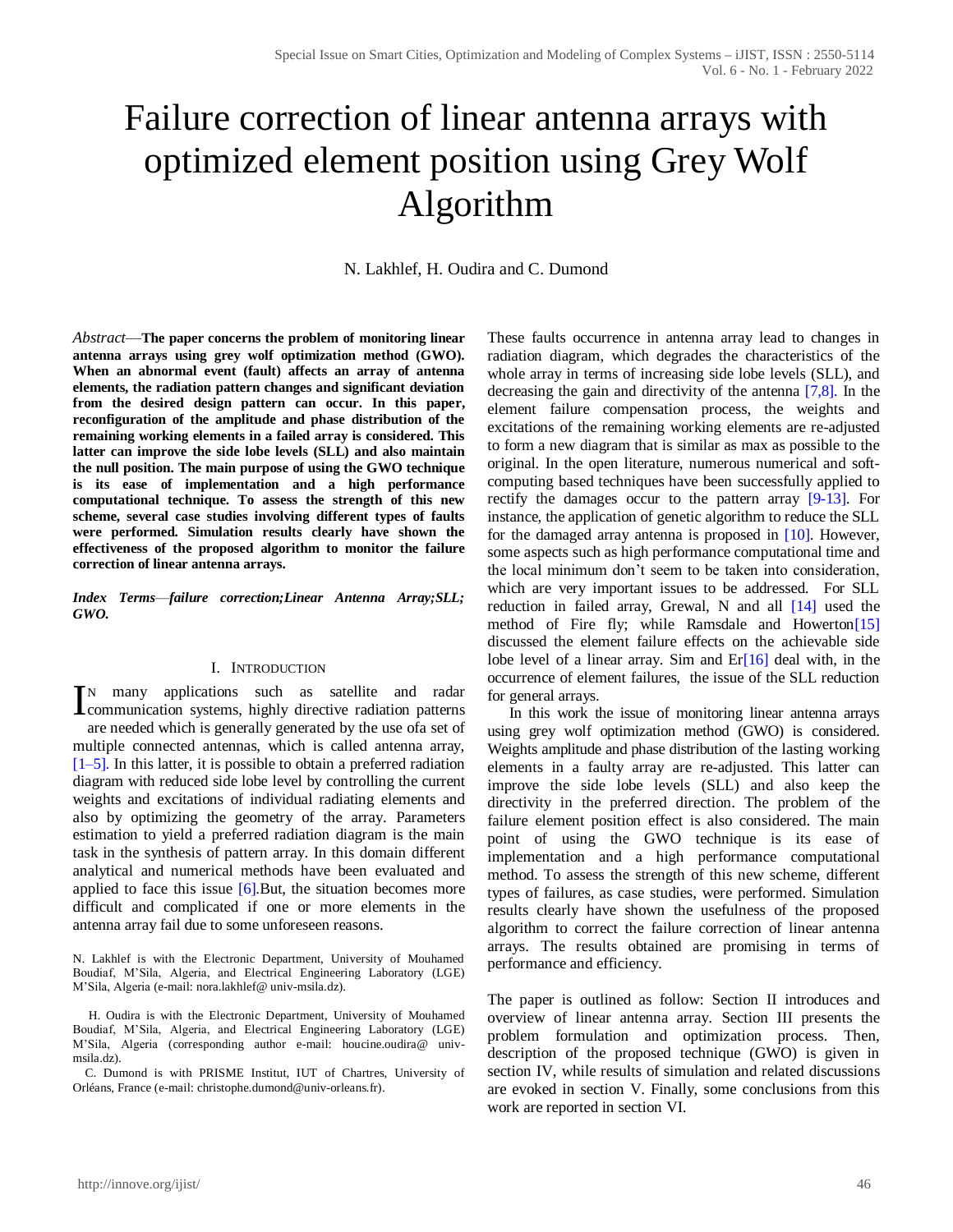#### II. LINEAR ANTENNA ARRAY OVERVIEW

 For a linear array (Fig.1), we distinguish two types, an array where the number of elements is odd and an array where the number of elements is even. The symmetric odd linear array is an array where their elements are symmetrical two with two to an antenna placed at the origin  $(x = 0)$  and each pair or two symmetrical elements have the same amplitude and phase excitation as shown in Fig.2. In the symmetric even linear array, there is no antenna (element) is placed at origin as shown in Fig.3.



The array factor of a linear antenna is given by:

$$
AF = \sum_{i=0}^{n} I_i e^{j(kx_i sin\theta + \beta_i)}
$$
 (1)

Where:

n: number of elements,  $I_i$  and  $\beta_i$  are current amplitude and phase respectively of the element of order i, k  $(2\pi/\lambda)$ , is the wave number and  $\theta$  is the azimuth angle,  $x_i$  is the distance between the origin and element (i).

The array factor of an odd symmetric linear array (Fig.2) is given by:



Fig.2. Odd symmetric linear antenna array

If we take,  $\beta_0 = 0$ , the Array factor of an odd antenna becomes :

$$
AF = I_0 + 2\sum_{i=1}^{n} \cos(kx_i \sin\theta + \beta_i)
$$
 (3)

The array factor of an even symmetric linear array (Fig.2) is given by:

$$
AF = 2\sum_{i=1}^{n} \cos(kx_i \sin\theta + \beta_i)
$$
 (4)



Fig.3. Even symmetric linear antenna array

#### III. PROBLEM FORMULATION

 Let us consider that a 2n+1 element linear array. Assuming that the elements are in symmetrically excited configurations about the center of the array, placed along x axis as shown in Fig. 4. The Array Factor (AF) is expressed mathematically as  $[17]$ :

$$
AF = w_0 + 2\sum_{i=1}^{n} w_i \cos(kid\cos\theta + \psi_i)
$$
 (4)

Where  $w_i$ , and  $\psi_i$  are the weight amplitude and phase excitation of i<sup>th</sup> element in the array.  $k(2\pi/\lambda)$ , is the wave number,  $\theta$  is the azimuth angle and dis the distance between two consecutive elements(i-1) and (i).

To avoid the effect of grating lobs appearance and mutual coupling, the inter elements spacing d is fixed to 0.5  $\lambda$ .

In this process of optimization, a design is done to reduce the side lobe level of the radiation pattern without affecting the directivity of the main lobe. To accomplish this goal, we considered the optimization of two vectors  $w = [w_1, w_2, ..., w_n]$ , and  $\psi = [\psi_1, \psi_2, ..., \psi_n]$  which are weight amplitudes, and phases excitation respectively using GWO algorithm



Fig.4. Structure of a linear antennas array

## IV. GWO METHOD

We present in this section an off-line optimization technique for parameters finding of (4). To this effect, we consider a new kind of optimization method called "Grey Wolf Optimizer (GWO) algorithm" that is introduced in 2014 by Mirjalili $[18]$ . The philosophy of this technique is inspired from searching and hunting process of grey wolves. In order to model mathematically the social hierarchy of wolves when designing GWO, the three main steps of hunting, searching for prey, encircling prey and attacking prey are implemented. Since this method does not make any assumptions about the problem, it can therefore be applied to a wide class of problems. Details of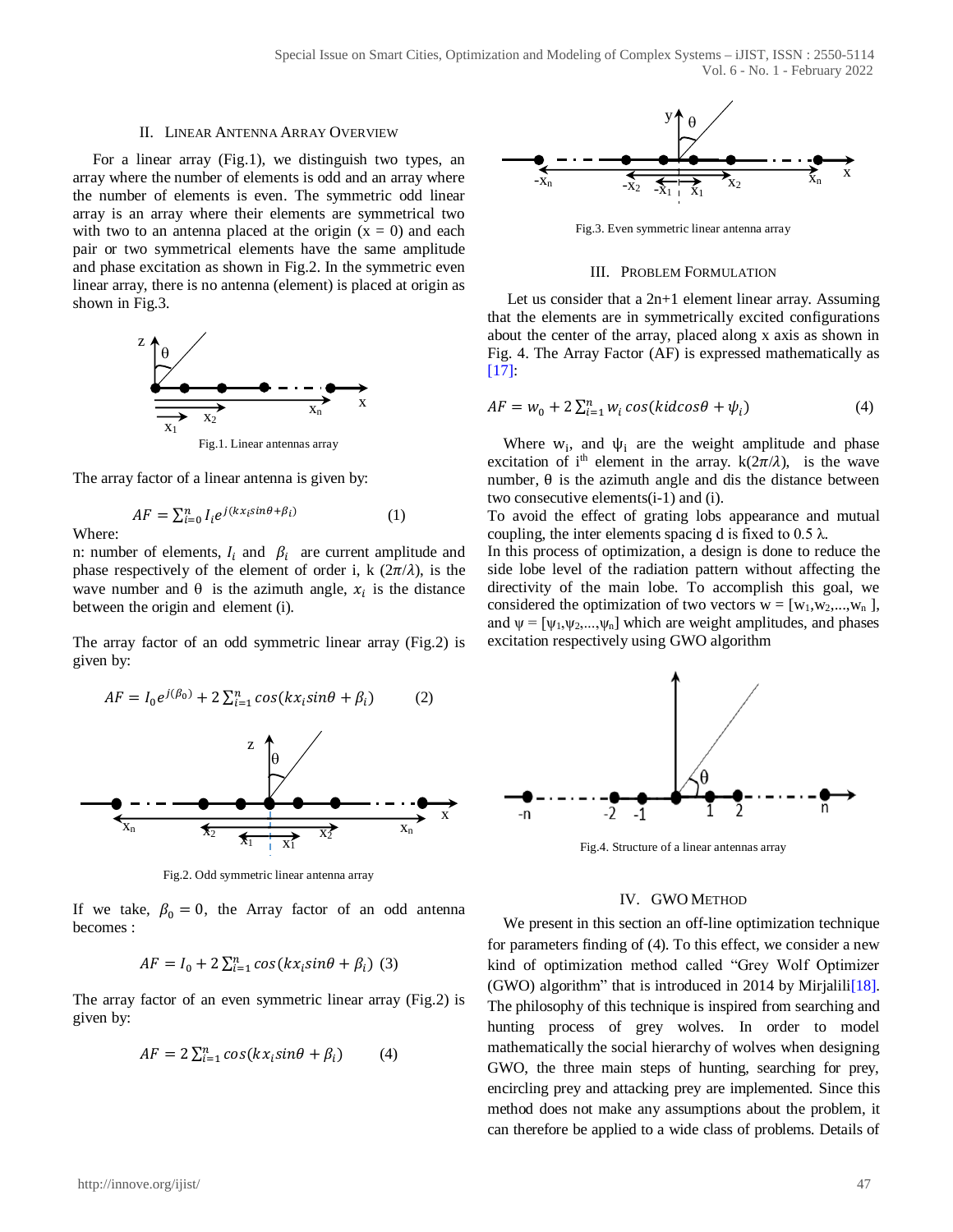the Grey Wolf method are given in [18, 19]. The most suitable solution is called alpha  $(\alpha)$ , the second best is beta  $(\beta)$ , and the third best is named delta  $(\delta)$ . The rest of the candidate solutions are all considered to be omegas (ω). All of the omegas should follow the dominant types of grey wolves during the searching and hunting.

The social behavior is mathematically modeled as follow:

$$
\vec{D} = \left| \vec{C} \cdot \vec{X_p}(t) - \vec{X}(t) \right| \tag{5}
$$

$$
\vec{X}(t+1) = \vec{X_p}(t) - \vec{A} \cdot (\vec{D})
$$
\n(6)

Where t indicates the current iteration, D is the distance,  $\overrightarrow{X_p}$ is the prey position vector,  $\vec{X}$  indicates the grey wolf position vector,  $\vec{A}$  and  $\vec{C}$  are coefficient vectors and calculated using,

$$
\vec{A} = 2\vec{a}.\vec{r_1} - \vec{a}
$$

$$
\vec{C} = 2.\vec{r_2}
$$

Where components of  $\vec{a}$  are linearly decreased from 2 to 0 over the course of iterations and  $\vec{r_1}$ ,  $\vec{r_2}$  are random numbers in [0,1]. The equations for position updating are shown as follows.

$$
\overrightarrow{D_{\alpha}} = |\overrightarrow{C_1} \cdot \overrightarrow{X_{\alpha}} - \overrightarrow{X}|
$$
\n
$$
\overrightarrow{D_{\beta}} = |\overrightarrow{C_2} \cdot \overrightarrow{X_{\beta}} - \overrightarrow{X}|
$$
\n
$$
\overrightarrow{D_{\delta}} = |\overrightarrow{C_3} \cdot \overrightarrow{X_{\delta}} - \overrightarrow{X}|
$$
\n(7)

$$
\overrightarrow{X_1} = \overrightarrow{X_\alpha} - \overrightarrow{A_1} \cdot (\overrightarrow{D_\alpha})
$$
\n
$$
\overrightarrow{X_2} = \overrightarrow{X_\beta} - \overrightarrow{A_2} \cdot (\overrightarrow{D_\beta})
$$
\n
$$
\overrightarrow{X_3} = \overrightarrow{X_\delta} - \overrightarrow{A_3} \cdot (\overrightarrow{D_\delta})
$$
\n(8)

Where  $\overrightarrow{X_1}, \overrightarrow{X_2}$ , and  $\overrightarrow{X_3}$  represent the best three solutions so far during the iteration process, each wolf in the group update its position accordingly.

$$
\vec{X}(t+1) = \frac{\vec{X_1} + \vec{X_2} + \vec{X_3}}{3} \tag{9}
$$

To solve the above optimization problem given by (4), each search agent (position) is considered as a vector of the parameters of optimal pattern synthesis. In the process of compensation for the element failure, the excitations of the working elements are re-adjusted to form a new pattern that is close to the original. In the sense that, the corrected radiation pattern  $Fc(\theta)$  should be as close as possible to the original diagram  $F<sub>0</sub>(\theta)$ . The fitness function to be minimized by the proposed algorithm is given as follow.

$$
Fitness function = \sum_{\theta} (F_c(\theta) - F_o(\theta))^2
$$
 (10)

The pseudo code of the Grey Wolf optimization algorithm is found in [18]. The GWO has the ability to search for total

http://innove.org/ijist/ 48

optimal results without fixing any parameters as classical methods.

A flowchart describing the operation of the proposed method is shown in Fig.5. The algorithm begins by introducing the population size and maximum number of iterations. After that an initial random positions is generated by using the Matlab function "rand". To deal with the randomness of the algorithm, specific ranges limitation for the parameters finding such as the weights amplitude and phase's excitation are considered.



Fig. 5. Flowchart of the GWO algorithm.

The fitness function for each individual position is evaluated. Then it is classified to draw alpha, beta and delta members of the GWO method. Accordingly, other individuals update their positions. At the end of this phase, just the best positions of current iteration will be taken into consideration for determining the alpha, beta and delta members, and the procedure of updating the search agents' positions according to their positions is repeated. The same process is done until the maximum number of iterations is reached [15-17].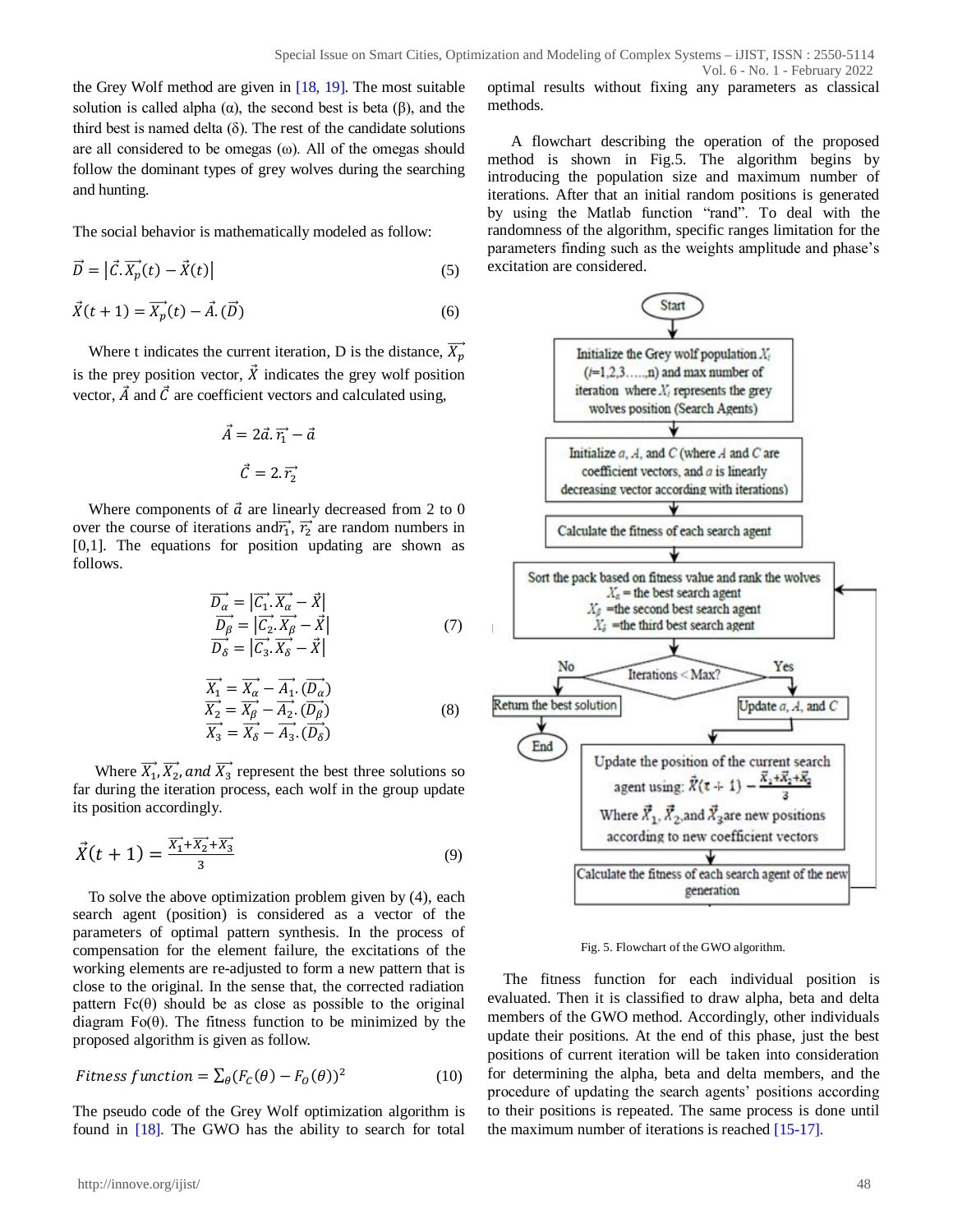#### **V. RESULTS AND DISCUSSION**

We consider a linear array composed of 15 elements placed symmetrically as regard to the origin. If the element at position (-6) in the array becomes failed, the array factor for this active antenna array can be given by the following expression as follows:

$$
\widehat{AF} = \sum_{\substack{i=-n \\ i \neq -6}}^{n} w_i \exp(j(\text{kidcos}\theta + \psi_i))
$$
\n(11)

The original pattern in this case is obtained through the optimization of the weight amplitude and phase excitation of all sensors, while keeping uniform spacing equal to  $0.5 \lambda$ , that involve maintaining the gain of the main beam at a particular direction while simultaneously suppressing the side lobe level. The desired diagram chosen in this case is a Gaussian function which is given by:

$$
Fd = n. \exp^{\frac{-\theta^2}{\sigma}}
$$
 (12)

Where: n is the number of radiating elements, it can be considered as the theoretical maximum of the gain,  $\theta$  is the position angle,  $\sigma$ is the standard deviation.

## *A. Effects of weights amplitude*

When the element at position (-6) is supposed damaged in the active antenna array. The array diagram of the failure array is done by setting the amplitude weight of damaged element to zero in the amplitude weights of the initial pattern. In this case, it has been assumed that the excitation phase of all elements is zero which leads to a one degree of freedom which is the amplitude excitation

| Position of<br>Sensor | Original weights | Recovered weights |
|-----------------------|------------------|-------------------|
| $-7$                  | 0.100            | 0.1001            |
| -6                    | 0.1960           | 0.0000            |
| $-5$                  | 0.2920           | 0.1398            |
| $-4$                  | 0.4102           | 0.2999            |
| $-3$                  | 0.5148           | 0.3935            |
| $-2$                  | 0.6078           | 0.5425            |
| $-1$                  | 0.6635           | 0.6576            |
| $\theta$              | 0.6870           | 0.7666            |
| $\mathcal{I}$         | 0.6635           | 0.8044            |
| $\overline{c}$        | 0.6078           | 0.8024            |
| 3                     | 0.5148           | 0.7257            |
| $\overline{4}$        | 0.4102           | 0.6111            |
| 5                     | 0.2920           | 0.4455            |
| 6                     | 0.1960           | 0.2992            |
| 7                     | 0.1000           | 0.1345            |
| SLL(dB)               | $-30.4251$       | $-29.5963$        |



Fig. 6. Original, Damaged and Compensated pattern with failed element position at (-6) in 15 element antenna array

From Fig.6, it is clearly noticed that due to the element failure, the radiation diagram perturbs in terms of side lobes level (SLL= -26.1430). Therefore the GWO is used to find the optimum amplitude weights of the remaining working elements, in the sense of forming a new pattern that is close as possible to the original. The values of the amplitude weights of the original and recovered array are tabulated in table 1. After the GWO method is applied, the SLL was reduced to -29.5963dB. Thus, the proposed scheme can be reached a -3.42 dB SLL reduction and two nulls are restored.

#### *B. Effects of excitation phase*

The same consideration as the first case is considered where the element at position (-6) is supposed damaged in the active antenna array. The array diagram is done by setting the amplitude and the phase excitation of damaged element to zero. In this case, it has been assumed that the weight amplitude of all elements is fixed which leads to a one degree of freedom which is the phase excitation.



Fig. 7. Original, Damaged and Compensated pattern with failed element position at (-6) in 15 element antenna array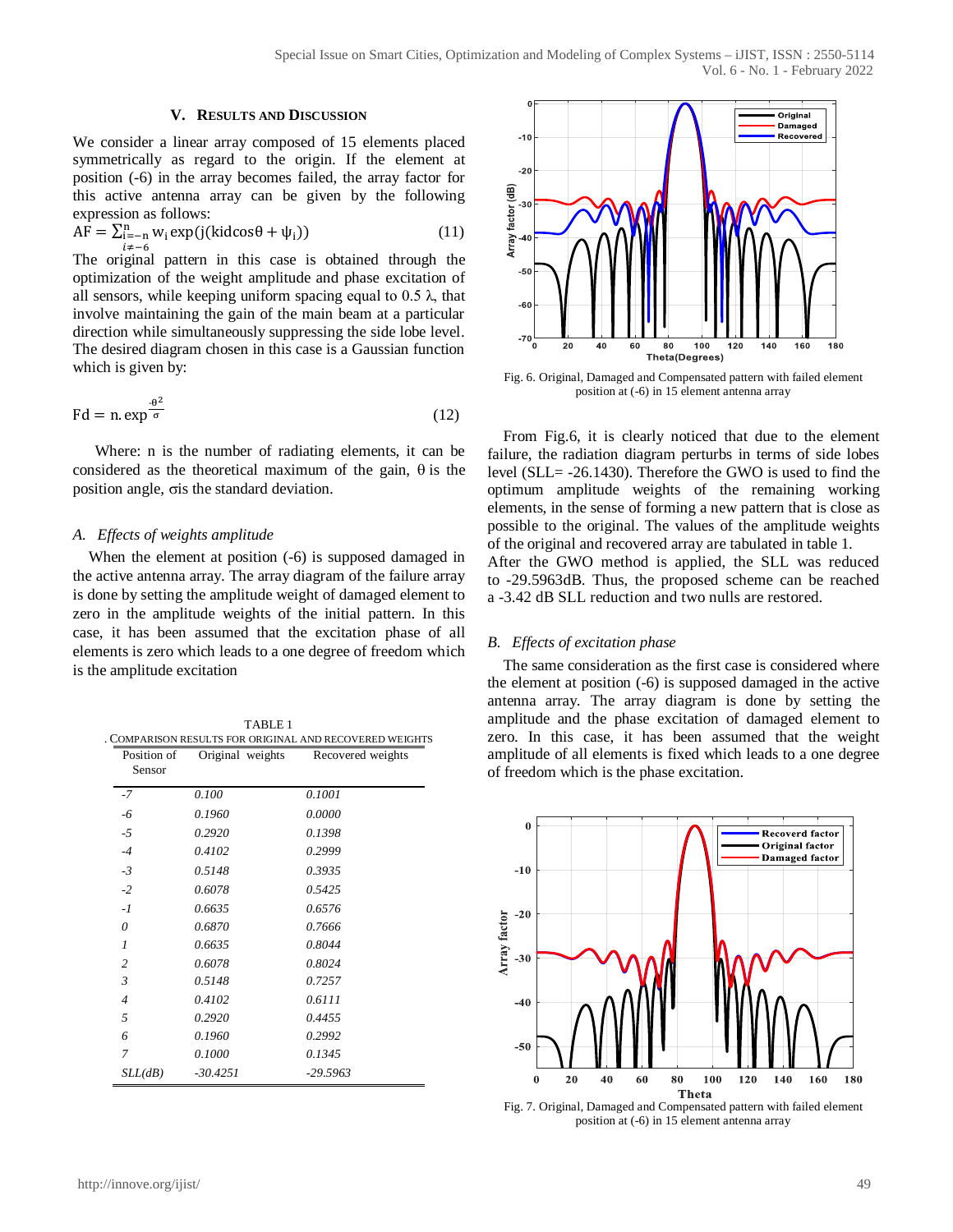TABLE 2 COMPARISON RESULTS FOR ORIGINAL AND RECOVERED WEIGHTS

| Position of    | Original weights | Recovered phase |
|----------------|------------------|-----------------|
| Sensor         |                  | excitation      |
| $-7$           | 0.100            | 3.1957          |
| -6             | 0                | 0               |
| $-5$           | 0.2920           | 1516            |
| $-4$           | 0.4102           | 3.1536          |
| $-3$           | 0.5148           | 3.1532          |
| $-2$           | 0.6078           | 3.1545          |
| $-I$           | 0.6635           | 3.1538          |
| 0              | 0.6870           | 3.1543          |
| 1              | 0.6635           | 3.1536          |
| $\overline{2}$ | 0.6078           | 3.1541          |
| $\overline{3}$ | 0.5148           | 3.1550          |
| $\overline{4}$ | 0.4102           | 3.1539          |
| 5              | 0.2920           | 3.1494          |
| 6              | 0.1960           | 3.1490          |
| 7              | 0.1000           | 3.1449          |
| SLL(dB)        | $-30.4251$       | $-25.5963$      |

From the table 2 and figure 7, it is noticed that the phase excitation has no effect in correcting the array failure issue.

## *C. Effects of excitation amplitude and phase*

In this study the optimization process is used, in the same condition to find the optimum weights amplitudes and phases excitation of the lasting working sensors, to recompense for the element failure in the array. In this case only the space of inter-element is kept fixed and equal to  $0.5 \lambda$ 

Figure 8 illustrates the initial radiation pattern of the 15 element linear array design with main beam and an SLL of - 30.4251dB. When the element position (-6) of the array become damaged, the side lobe level increases to the value of -26.1430dB. The GWO has been applied to correct the failed diagram according to the objective function expressed by equation (10). The obtained results (SLL=-28.2150dB) show the efficiency of the proposed algorithm in solving the array failure issue.



Fig.8 . Original, Damaged and Compensated pattern with failed element position (-6) in 15 element antenna array.





Fig.9 . Original, Damaged and Compensated pattern with failed element position (-7 and 7) in 15 element antenna array.

To remedy the problem of failure caused by certain elements for a linear antenna array, the positions of the defective elements must be taken into account. So we distinguish two cases, the first one is the defective elements are symmetrical, in which each defective element has its symmetry defective one and the other case is the opposite case as it is studied in the previous section. For this reason; in this study the first case is taken into consideration where the elements in the positions 15, 1, 13 and 3 are considered as failed. Figure 9, and 10 show the original, damaged (w15 and w1), damaged (w13 and w3), and recovered radiation patterns respectively. From these figures, it can be noticed that the proposed algorithm can deal with the problem of failure correction with efficiency and the side lobe level is influenced by the element failure position. To confirm this later remark, figure 8 shows the effect or the influence of element failure position on the side lobe level.



Fig.10 . Original, Damaged and Compensated pattern with failed element position (-5 and 5) in 15 element antenna array.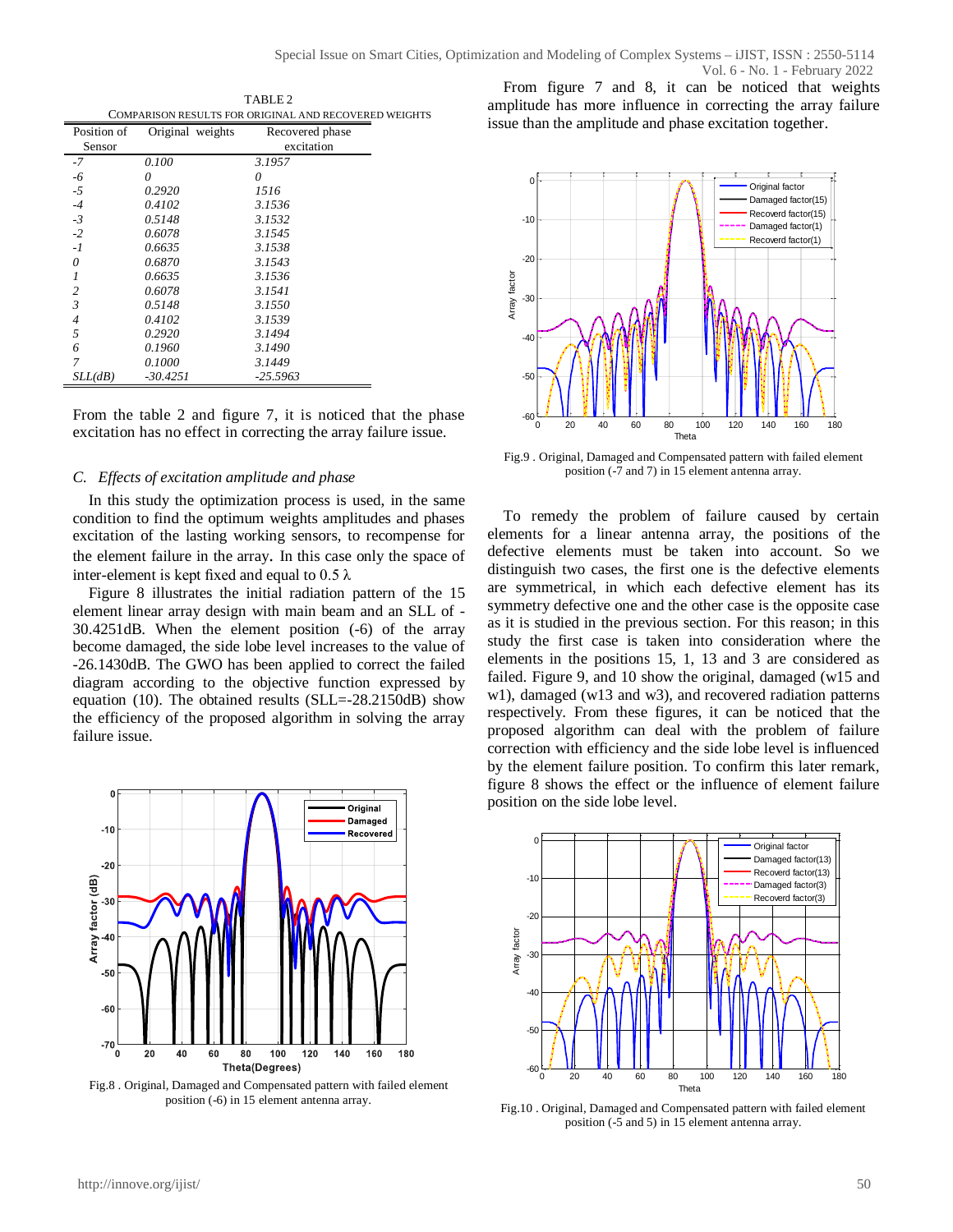

Figure 11 and table 3 show that the radiation pattern deformation increases when the damaged element is close to the middle of the antenna, the maximum deformation is in this case where the defective element ranks 0.

| TABLE 3                                                 |  |
|---------------------------------------------------------|--|
| COMPARISON RESULTS FOR DAMAGED AND RECOVERED SLL VALUES |  |

| Element position | SSL (damaged) | SSL (recovered) |
|------------------|---------------|-----------------|
| $-7$             | 27.3716       | 29.9016         |
| -6               | 26.4848       | 29.3047         |
| -5               | 23.8801       | 27.4660         |
| $-4$             | 21.0089       | 22.6054         |
| $-3$             | 18.773        | 20.9786         |
| $-2$             | 17.9809       | 20.4961         |
| $-I$             | 16.9194       | 20.0984         |
| 0                | 16.0331       | 19.0984         |
| $\overline{I}$   | 16.9194       | 20.0984         |
| $\overline{c}$   | 17.9809       | 20.4961         |
| $\mathfrak{Z}$   | 18.7730       | 20.9786         |
| $\overline{4}$   | 21.0089       | 22.6054         |
| 5                | 23.8801       | 27.4660         |
| 6                | 26.4848       | 29.3047         |
| 7                | 27.3716       | 29.9016         |

## *D. Comparison with literature*

We compared in this section the obtained results with those of the reference [20-22]. For the seek of an objective comparison, we study the same cases which are presented in the cited reference.

**Case 1:** weights amplitude has been optimized keeping excitation phase and space of inter-element fixed. In this case, as an example of comparison, a Classical Dolph-Chebyshev linear array of 21 elements with inter-element spacing of  $\lambda$ /2 is used as the original pattern [20]. We suppose that the elements

w-6 and w-9 are failed; GWO is used to suppress the SLL by re-adjusting the weights of lasting active sensors(figure 12).The side lobes of the examination array is taken as -30dB and Table 4 depicts the weights amplitude for the Chebyshev, faulty and recovered pattern in the this case.

**Case 2:** weights amplitude and phase excitations have been optimized keeping the space of inter-element fixed. The same conditions as the first case are taken in consideration. Figure 13 shows the array factor of Chebyshev, faulty and recovered diagram by the use of the proposed method, reference [21], and reference [22]. It is clearly seen that the results obtained by the proposed method surpass those obtained by [21-22] in terms of reducing the SLL level. Table 5 confirms this remark by reporting the considered SLL values.



Fig. 12 .The Chebyshev original, damaged (w-9 and w-6), and recovered radiation patterns.



Fig.13. The Chebyshev original, damaged (w-6 and w-9), and recovered radiation patterns.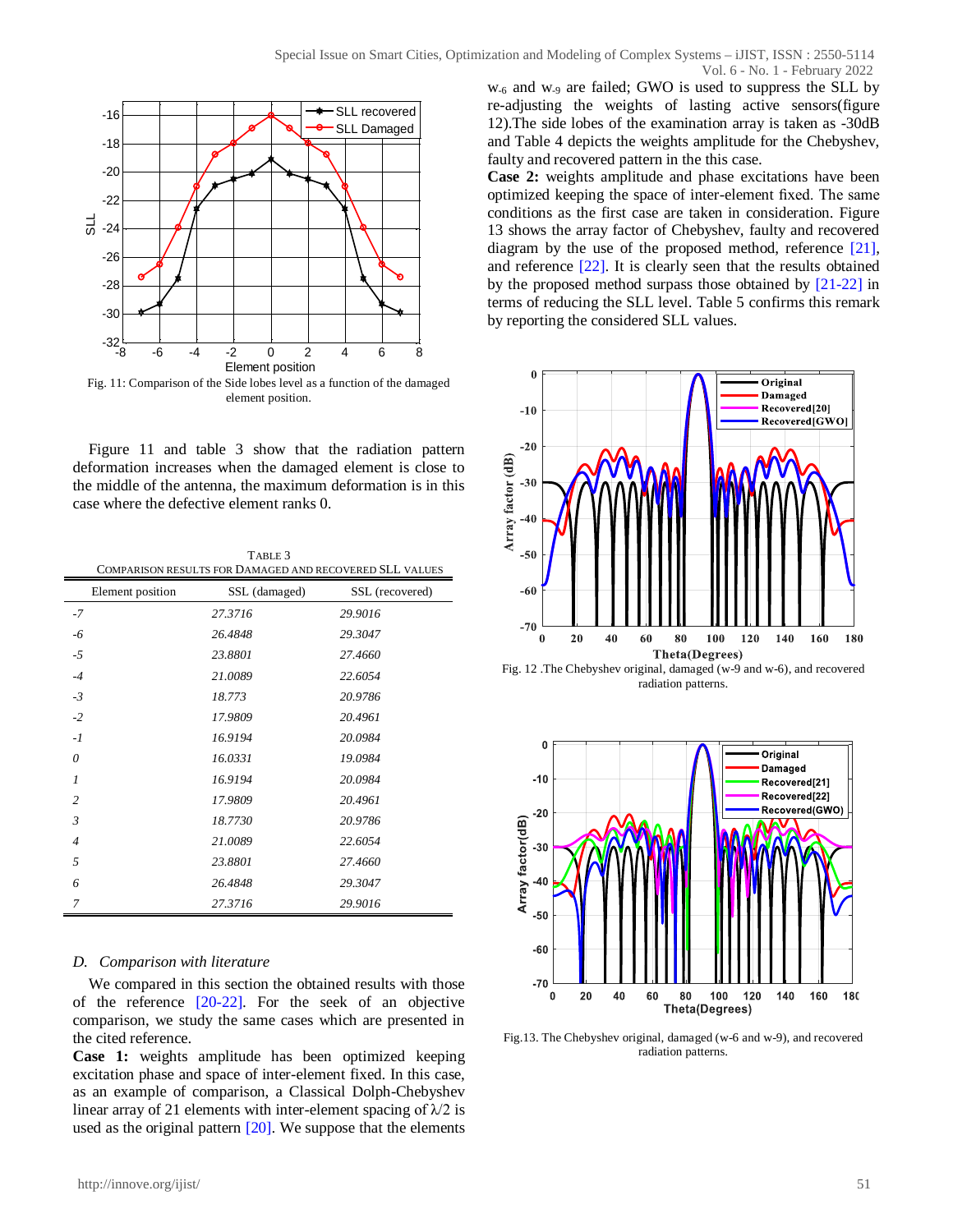| TABLE 4                                                       |
|---------------------------------------------------------------|
| WEIGHTS AMPLITUDE OF CHEBYSHEV, FAULTY AND RECOVERED PATTERN. |

| WEIGHTS AMPLITUDE OF CHED ISHE V, FAULT I AND RECOVERED FAITERN. |           |                 |                  |
|------------------------------------------------------------------|-----------|-----------------|------------------|
| Chebyshevweights                                                 | Damaged   | Recovered       | Recovered        |
| $N=21$                                                           | weights   | weights $(GWO)$ | weights $[21]$   |
| 0.3337                                                           | 0.3337    | 0.1001          | 0.1315           |
| 0.2789                                                           | 0         | 0               | 0                |
| 0.3780                                                           | 0.3780    | 0.1006          | 0.2908           |
| 0.4849                                                           | 0.4849    | 0.1048          | 0.4026           |
| 0.5946                                                           | $\theta$  | $\theta$        | 0                |
| 0.7014                                                           | 0.7014    | 0.1843          | 0.5226           |
| 0.7995                                                           | 0.7995    | 0.2684          | 0.6438           |
| 0.8829                                                           | 0.8829    | 0.3383          | 0.7581           |
| 0.9465                                                           | 0.9465    | 0.4226          | 0.8575           |
| 0.9864                                                           | 0.9864    | 0.5098          | 0.9345           |
| 1.0000                                                           | 1.0000    | 0.5817          | 0.9833           |
| 0.9864                                                           | 0.9864    | 0.6346          | 1.0000           |
| 0.9465                                                           | 0.9465    | 0.6669          | 0.9833           |
| 0.8829                                                           | 0.8829    | 0.6755          | 0.9345           |
| 0.7995                                                           | 0.7995    | 0.6478          | 0.8575           |
| 0.7014                                                           | 0.7014    | 0.5960          | 0.7581           |
| 0.5946                                                           | 0.5946    | 0.5120          | 0.6438           |
| 0.4849                                                           | 0.4849    | 0.4316          | 0.5226           |
| 0.3780                                                           | 0.3780    | 0.3185          | 0.4026           |
| 0.2789                                                           | 0.2789    | 0.2316          | 0.2908           |
| 0.3337                                                           | 0.3337    | 0.1387          | 0.3152           |
| $SLI = -30dB$                                                    | $SLL = -$ | $SLL = -$       | $SLL = -23.0528$ |
|                                                                  | 20.3529dB | 27.1411dB       | dB               |

| TABLE 5<br>COMPARISON STUDY FOR ORIGINAL, DAMAGED AND RECOVERED ARRAY. |                       |  |  |
|------------------------------------------------------------------------|-----------------------|--|--|
| Array Factor                                                           | Side Lobes Level (dB) |  |  |
| Original                                                               | $-30$                 |  |  |
| Damaged                                                                | $-20.3529$            |  |  |
| Recovered (Proposed MGWO)                                              | $-25.0659$            |  |  |
| Recovered [21]                                                         | $-22.4104$            |  |  |
| Recovered [22]                                                         | $-25.0659$            |  |  |

Another study taken into consideration in this work is the failure pattern correction with the use of minimum number of elements that has a desired pattern as close as possible to Chebyshev pattern. The optimization process in this case is based on the use of GWO technique to correct the failure diagram with the use of minimum number of elements. In this scenario, we assumed that two sensors (w-6 and w-9) are damaged in an array of 21 sensors. The power diagram for this damaged array using minimum number of sensors can be given by the following expression as follows:

$$
A\mathbf{F} = \sum_{\substack{i=-n\\i\neq p}}^{n} w_i \exp(j(\text{kidcos}\theta + \psi_i)) + \sum_{\substack{i=-n\\i\neq q}}^{n} w_{i\text{Che}} \exp(j(\text{kidcos}\theta + \psi_i)) \tag{13}
$$

Where:

*p:*is the position of the damaged sensors and sensors that are not used in the correction of the damaged array.

*q:* is the position of sensors that are used in the correction of the damaged array.

wiChe:is the weights of Chebyshev pattern

From fig. 14 it is clear that we obtain almost the same recovered pattern from the minimum number of sensors (10 sensors) by the proposed technique positioned at (-10, -8, - 6, -5, -4, -3, -2, -1, 0, 10) compared to use of 19 sensors as in the previous case. These results are confirmed in the table 6 by the reported values of the two cases. Also, it can be noticed from this table that, the results obtained by minimum number of sensors in the case of the optimization of amplitudes excitation only are competitive to those obtained by [22] and by full number of sensors in the case of reconfiguration of both amplitude and phase excitation. Vol. 6 - No. 1 - February 2022

| TABLE 6                                    |                      |                                     |                             |
|--------------------------------------------|----------------------|-------------------------------------|-----------------------------|
| COMPARISON ANALYSIS FOR RECOVERED WEIGHTS. |                      |                                     |                             |
| Position<br>of                             | Recovered<br>weights | Recovered weights<br>$(19$ sensors) | Recovered weights<br>$[22]$ |
| Sensor                                     | $(9$ sensors)        |                                     |                             |
|                                            |                      |                                     |                             |
| $-10$                                      | 0.1002               | $-0.0416 + 0.0909i$                 | $0.0798 + 0.0014i$          |
| $-9$                                       | $\theta$             | $0.0000 + 0.0000i$                  | $\theta$                    |
| $-8$                                       | 0.1771               | $-0.1158 + 0.0349i$                 | 0.1160-0.0005i              |
| $-7$                                       | 0.2183               | $-0.1153 + 0.0579$ i                | 0.3809 -0.0003i             |
| $-6$                                       | $\theta$             | $0.0000 + 0.0000i$                  | $\overline{0}$              |
| -5                                         | 0.3509               | $-0.1910 + 0.0768$ i                | $0.5845 + 0.0003i$          |
| $-4$                                       | 0.4798               | $-0.2758 + 0.1053i$                 | $0.7214 - 0.0007i$          |
| $-3$                                       | 0.5516               | $-0.3221 + 0.1305$ i                | $0.8643 + 0.0007i$          |
| $-2$                                       | 0.6059               | $-0.3862 + 0.1532i$                 | $0.9775 - 0.0008i$          |
| $-1$                                       | 0.7239               | $-0.4407 + 0.1765$ i                | $0.9765 + 0.0006i$          |
| $\overline{0}$                             | 1.0000               | $-0.4903 + 0.1938$ i                | $0.9498 + 0.0000i$          |
| 1                                          | 0.9864               | $-0.5210 + 0.2098i$                 | $0.9765 - 0.0006i$          |
| $\overline{2}$                             | 0.9465               | $-0.5412 + 0.2155i$                 | $0.9775 + 0.0008i$          |
| 3                                          | 0.8829               | $-0.5409 + 0.2173i$                 | $0.8643 - 0.0007i$          |
| $\overline{4}$                             | 0.7995               | $-0.5192 + 0.2059$ i                | $0.6545 - 0.0004i$          |
| 5                                          | 0.7014               | $-0.4884 + 0.1938i$                 | $0.6545 - 0.0004i$          |
| 6                                          | 0.5946               | $-0.4266 + 0.1694i$                 | $0.6545 - 0.0004i$          |
| 7                                          | 0.4849               | $-0.3637 + 0.1472i$                 | $0.5845 - 0.0003i$          |
| 8                                          | 0.3780               | $-0.2822+0.1121i$                   | $0.3809 + 0.0003i$          |
| 9                                          | 0.2789               | $-0.2265+0.0925i$                   | $0.1160 + 0.0005i$          |
| 10                                         | 0.2124               | $-0.1482 + 0.0592i$                 | 0.0798-0.0014i              |
| $SLL$ (dB                                  | $-25.0019$           | $-25.0659$                          | $-25.0659$                  |



Fig. 14. The Chebyshev original, damaged (w-6 and w-9), and recovered radiation patterns.